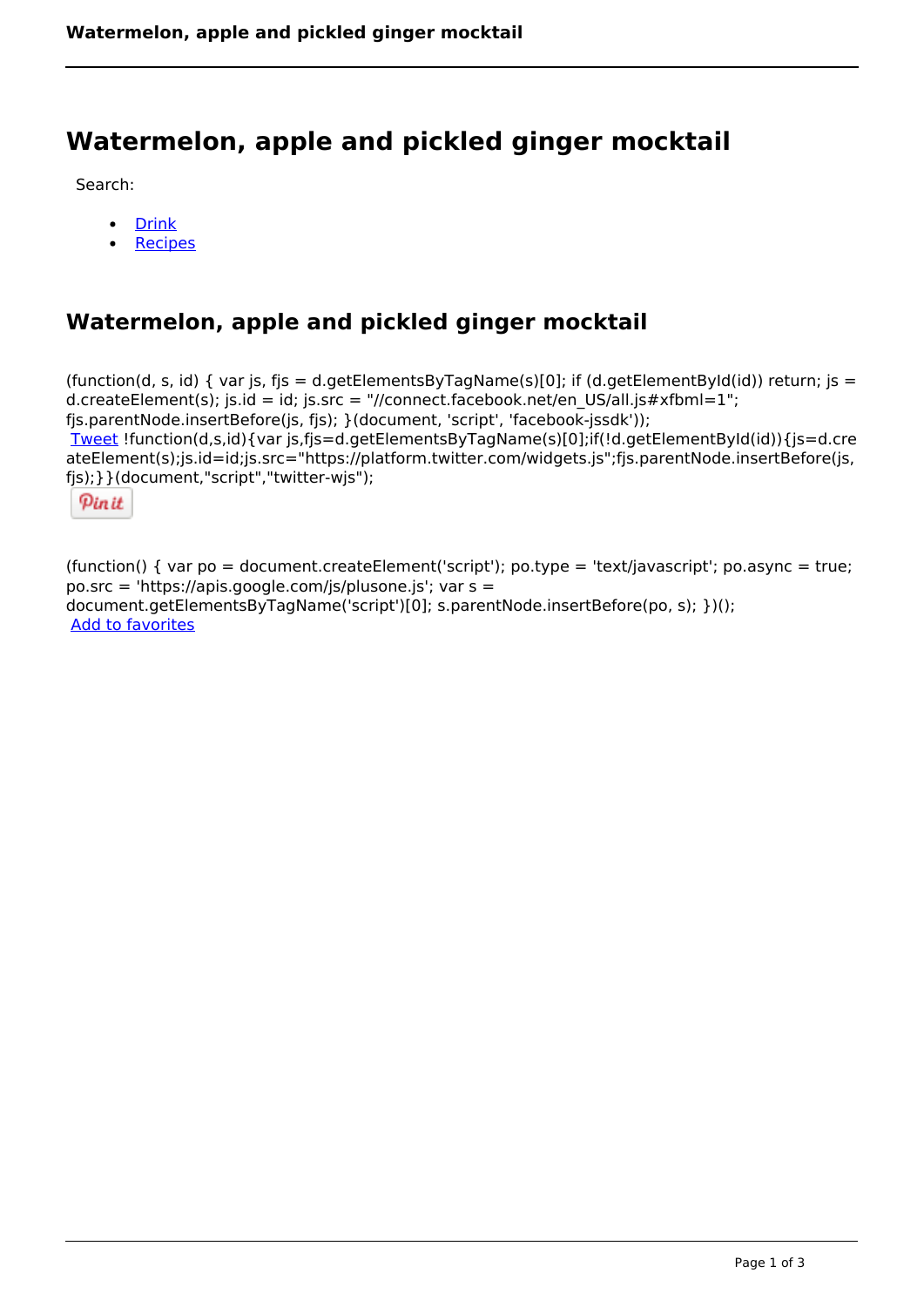## **Watermelon, apple and pickled ginger mocktail**



Rate this recipe

0 people are cooking this [Count me in](https://www.naturalhealthmag.com.au/flag/flag/favorites/1576?destination=printpdf%2F1576&token=990826ed801f65cab9efc38f994671d1)

This guilt-free cocktail is perfect for parties and drinks with the girls.

### **Ingredients** (serves 2)

- ½ watermelon, diced
- 2 Granny Smith [apples](http://www.naturalhealthmag.com.au/nourish/red-cabbage-risotto-apple-walnuts-and-goats-cheese) chopped
- 1 tbs pickled *[ginger](http://www.naturalhealthmag.com.au/nourish/apple-rhubarb-ginger-filo-scrunch)*
- 3 tbs cucumber, finely diced
- 2 cups water

#### **Method**

Add ingredients to a blender and blend on high for one minute.

Strain into serving glasses and serve with diced cucumber.

Recipe and images from [Sarah Todd](http://sarahtodd.com.au/)

NEXT: [Spicy green apple smoothie \(vegan\)](http://www.naturalhealthmag.com.au/nourish/spicy-green-apple-smoothie-vegan)